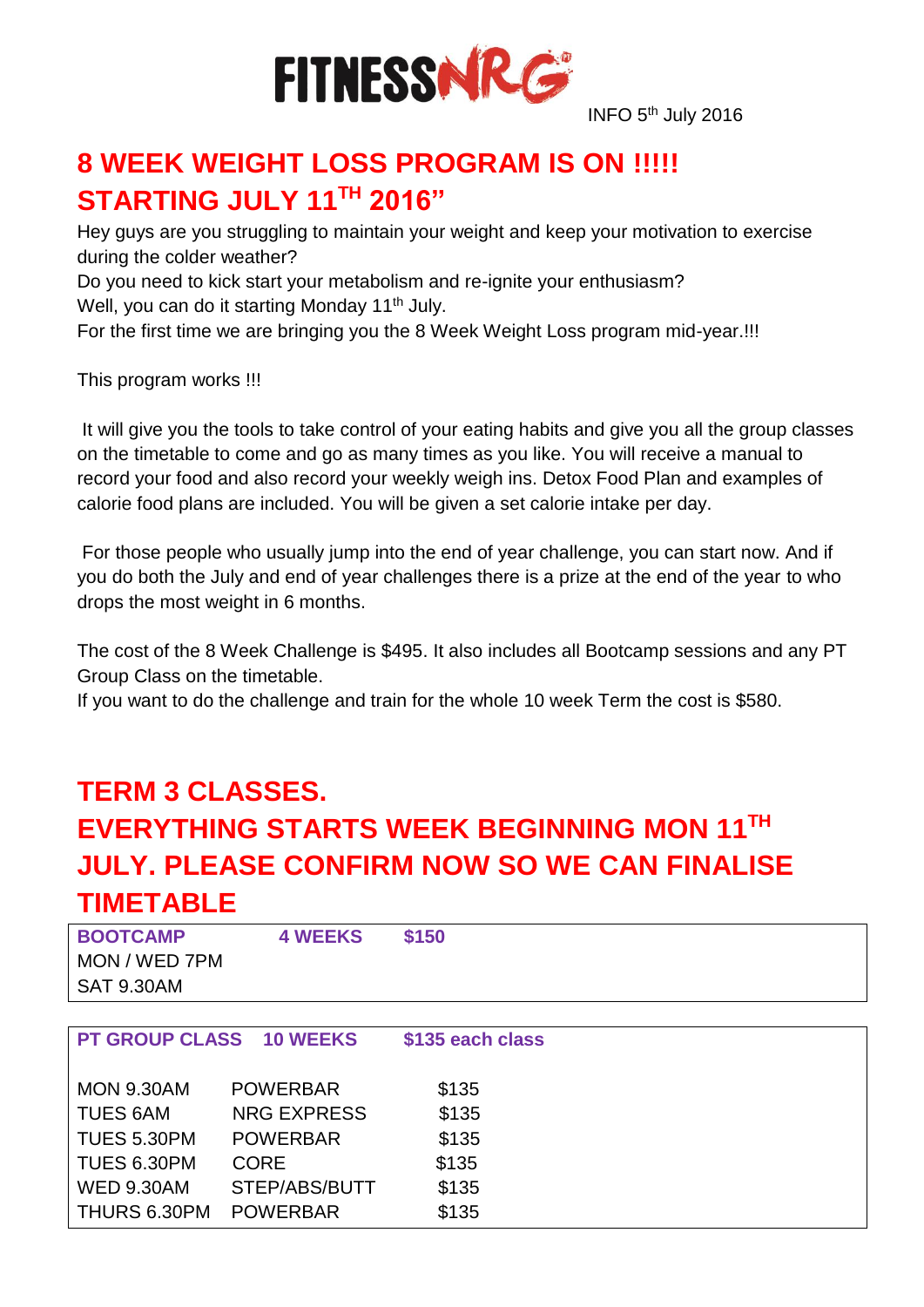WED 3.45PM

#### **NEW CLASS… NEW TIME ….FOR TEENAGERS !!!!!**

**POWERBAR FOR TEENS 10 WEEKS \$135 TUES 4.30PM**

#### **UNLIMITED NRG 10 WEEKS \$440**

This exclusive membership gives you the flexibility and full access to choose your classes when you want them - week by week. Unlimited NRG Membership means you can jump into any Bootcamp session or any PT group class on the timetable.

### **UNLIMITED NRG CLASSES**

| <b>MON</b>          | <b>TUES</b>                                    | <b>WED</b>                     | <b>THURS</b>    | <b>FRI</b> | <b>SAT</b>      |
|---------------------|------------------------------------------------|--------------------------------|-----------------|------------|-----------------|
|                     |                                                |                                |                 |            |                 |
|                     | 6.00AM                                         |                                |                 |            |                 |
|                     | <b>NRG</b><br><b>EXPRESS</b><br><b>CIRCUIT</b> |                                |                 |            |                 |
| $9.30A\overline{M}$ |                                                | 9.30AM                         |                 |            | 9.30AM          |
| <b>POWERBAR</b>     |                                                | <b>STEP/ABS</b><br><b>BUTT</b> |                 |            | <b>BOOTCAMP</b> |
|                     |                                                |                                |                 |            |                 |
|                     |                                                |                                |                 |            |                 |
|                     |                                                |                                |                 |            |                 |
|                     | 5.30PM                                         |                                |                 |            |                 |
|                     | <b>POWERBAR</b>                                |                                |                 |            |                 |
|                     |                                                |                                |                 |            |                 |
|                     | 6.30PM                                         |                                | 6.30PM          |            |                 |
|                     | <b>CORE AND</b><br><b>STRETCH</b>              |                                | <b>POWERBAR</b> |            |                 |
| 7PM                 |                                                | 7PM                            |                 |            |                 |
|                     |                                                |                                |                 |            |                 |
| <b>BOOTCAMP</b>     |                                                | <b>BOOTCAMP</b>                |                 |            |                 |
|                     |                                                |                                |                 |            |                 |